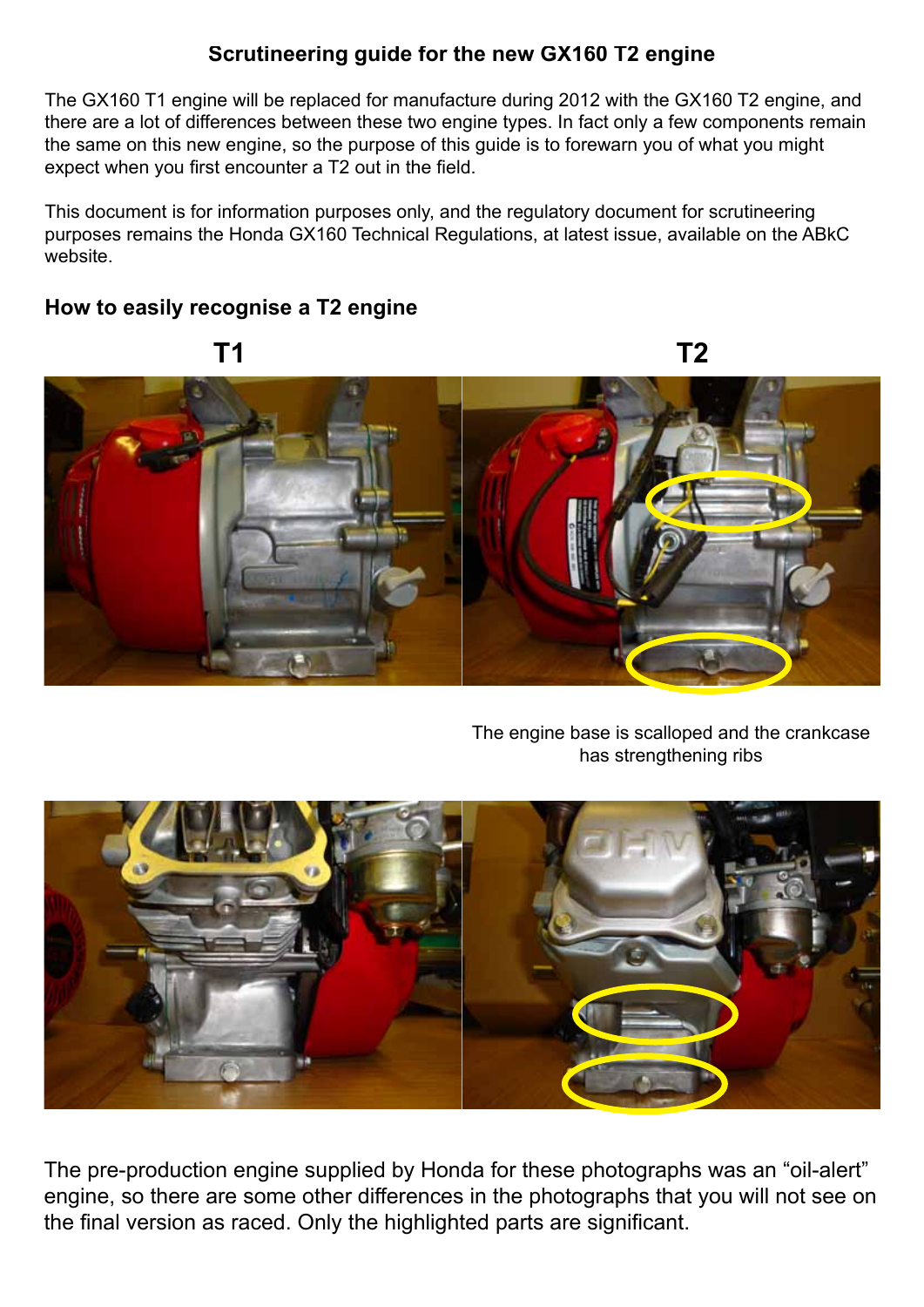

The gap between the cylinder head and the crankcase is visibly smaller as there is a much thinner metallic head gasket used

The fins on the cylinder head have larger joining pieces

### **What's inside?**

Just about every item inside and outside the engine is different.



The crankcase and side cover both have additional webs and rigidity braces inside them.



Externally the same, the bakelite valve of the T1 rocker cover has been replaced with a reed valve type on the T2. This was done to reduce noise primarily and has no effect on the performance of the engine. These parts are interchangeable.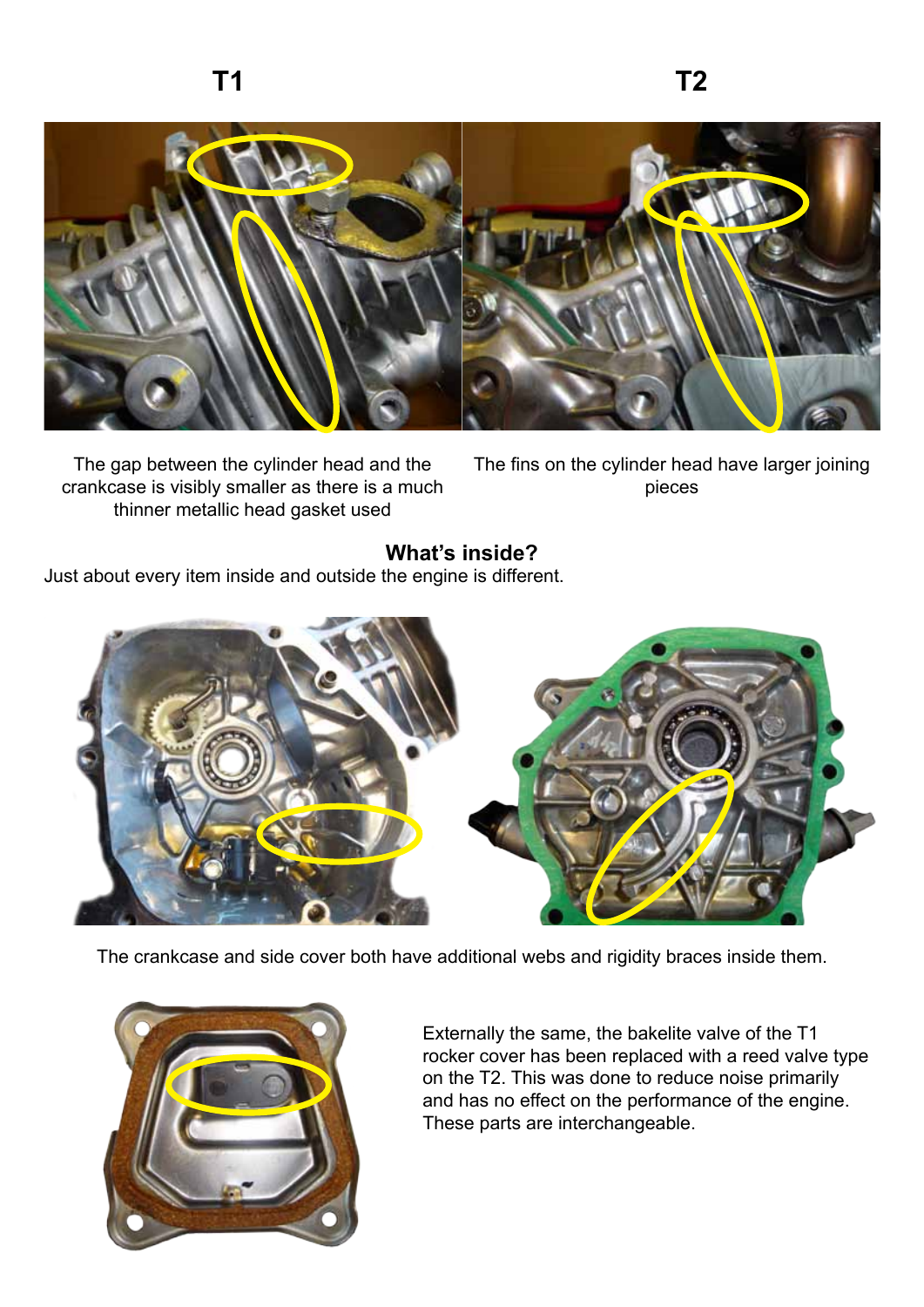

The T2 piston is shorter and has an additional curve under the oil ring. The top two piston rings are visually similar to the T1 but the oil control ring is thinner (2mm as against 2.5mm on the T1) and the ring groove in the piston is correspondingly smaller.

| 158 <sub>gr</sub> | Piston weight       | 140 <sub>gr</sub> |
|-------------------|---------------------|-------------------|
| 43gr              | piston pin weight   | 41 <sub>gr</sub>  |
| 23.5mm            | piston height       | 21.4mm            |
| 84mm              | con rod length      | 86mm              |
| 119 <sub>gr</sub> | con rod weight      | 123 <sub>gr</sub> |
| 7 <sub>mm</sub>   | con rod bolt        | 6mm               |
| 26gr              | con rod bolt weight | 20 <sub>gr</sub>  |



#### **Crankshaft**

Larger counterweights on the T2, and there is no bore in crank centre. The piston weight is less, the con rod heavier, and so the crankshaft web weights have been altered accordingly.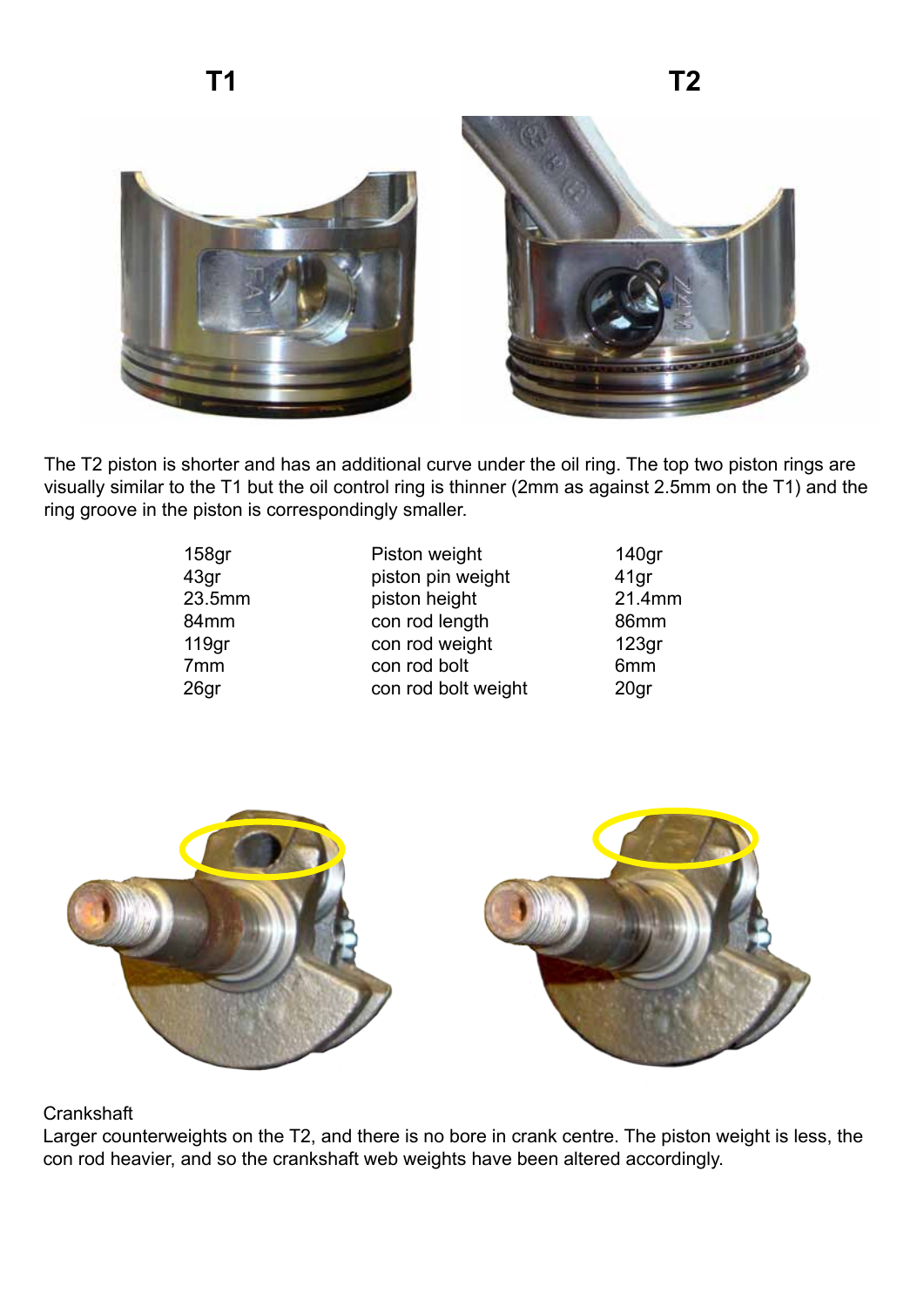



Flywheel and ignition timing

The ignition timing on the T2 has been retarded to 18° (from 25° on the T1). This has been achieved by moving the position of the keyway groove in the flywheel. There is no change in weight or moment of inertia of the flywheel for the T2. For competition purposes, the regulations allow the substitution of a stepped key, (marked by supplier and only available from one supplier) for use with the T2 flywheel to restore the ignition timing to 25°.

#### Checking ignition timing

For all practical purposes,checking the ignition timing on a T2 should prove no different to the method commonly used on the T1, i.e provided that the stepped key has been used, a piston at TDC should place the flywheel in the position shown in this photograph.



#### Push rods

The steel push rods of the T1 have been replaced with thicker aluminium units for the T2. Although interchangeable, the guide plate in the cylinder head also needs to be changed if using T2 push rods in the T1 engine.





#### Camshaft

The inlet profiles are different between T1 and T2, with the T2 resembling the GX200 profile. The difference is easily identifiable with profile gauges or by measuring the open period.



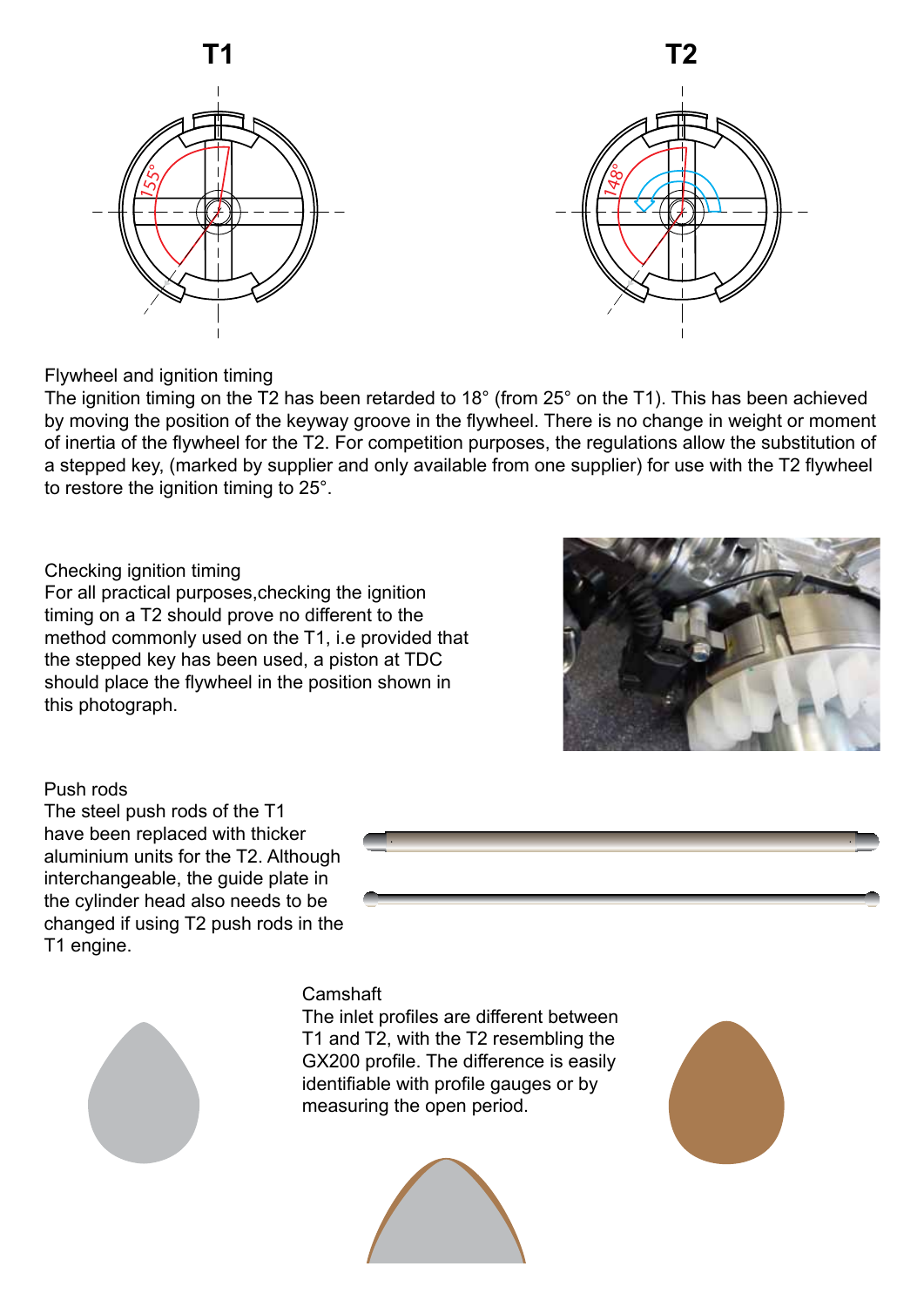



### Cylinder head

Lots of changes here. Combustion chamber shape has changed but cylinder head volume also increased by about 3cc. Valve sizes and lengths have changed and there is no longer a rotator on the exhaust valve. The valve stem seal is also slightly different.

| 25mm   |
|--------|
| 24mm   |
| 62 2mn |

- 25mm Inlet valve 26mm exhaust valve 23mm 62.2mm exhaust valve length 63.7mm
	-



Head gasket

The composite head gasket of the T1 has been replaced on the T2 by a thin foil gasket, also used on the GX200. To allow some conformity and to anticipate that the composite gasket might be withdrawn at some point, the regulations not only observe that the T2 uses one of these much thinner gaskets, but that four of these gaskets can be used as a replacement for the T1 gasket.

Introducing this multiple gasket option will provide us with a path in the future if we are required to modify or adjust the output of these units. Any such adjustment would always be notified by way of an updated set of regulations.